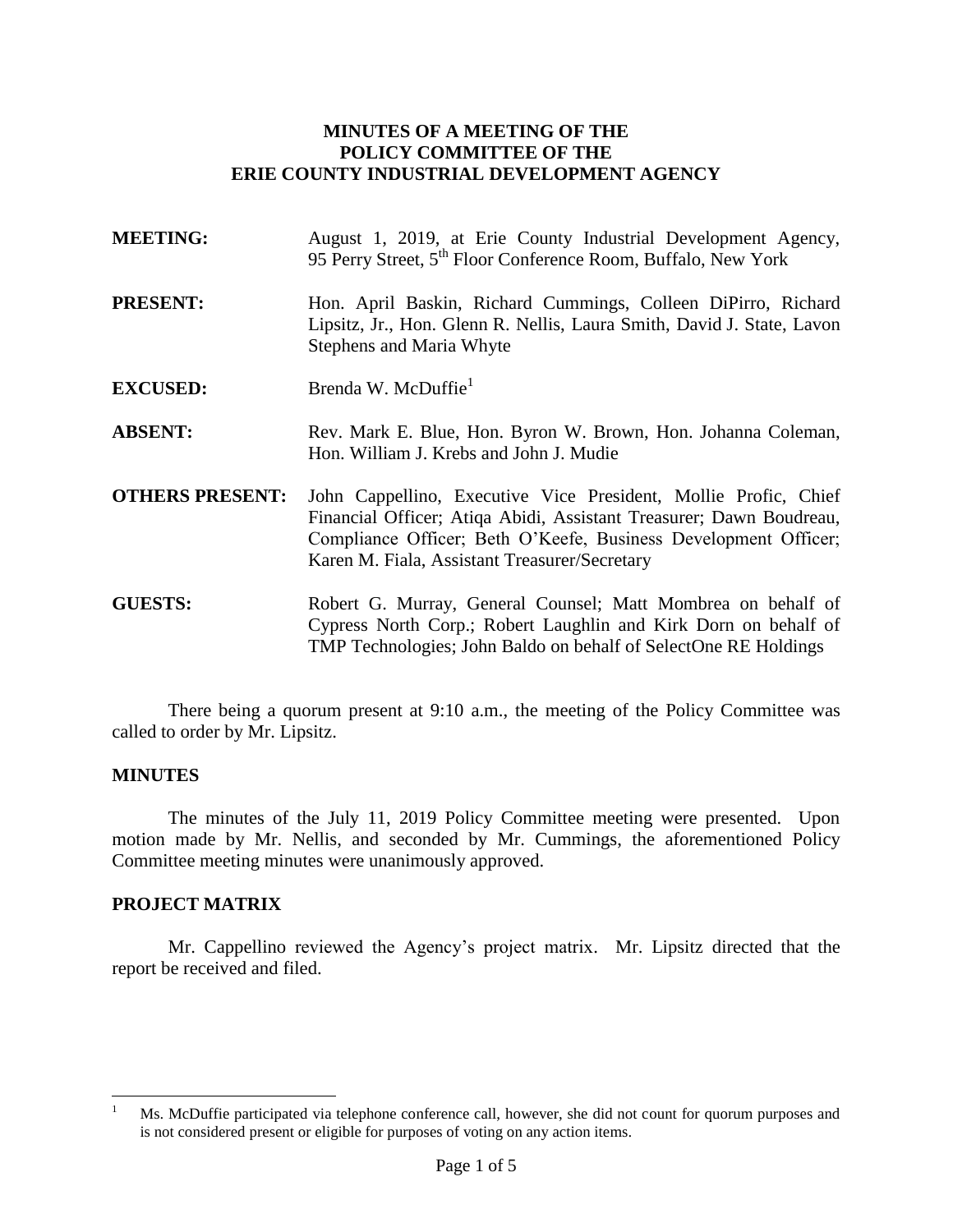### **PROJECT PRESENTATIONS**

Cypress North Corp./Hertel Pacific, LLC, 211 Hertel Avenue, Buffalo, New York. Mr. Cappellino presented this proposed sales tax, mortgage recording tax and real property tax abatement benefits project involving the renovation of an existing 8,500 sq. ft. former manufacturing facility located at 211 Hertel Avenue which has been vacant for approximately 10 years.

Mr. Cappellino stated that in exchange for providing the sales and use tax, mortgage recording tax and real property tax abatement benefits, the approval of this project will be conditioned upon adherence to certain material terms and conditions with respect to the potential modification, recapture and/or termination of financial assistance as follows:

| Condition               | Term                       | <b>Recapture Provision</b>                       |
|-------------------------|----------------------------|--------------------------------------------------|
|                         |                            | Investment amount equal to or greater than 85%   |
|                         |                            | of project amount.                               |
|                         |                            | Total Project Amount = $$935,160$                |
| <b>Total Investment</b> | At project completion      | $85\% = $794,886$                                |
|                         |                            | Maintain Base: 16                                |
|                         |                            | Create 85% of Projected                          |
|                         |                            | Projected $= 2$                                  |
|                         | Coincides with 7-year      | $85\% = 2$                                       |
| Employment              | PILOT                      | Recapture Employment = $18$                      |
|                         |                            | Adherence to policy including quarterly          |
| Local Labor             | <b>Construction Period</b> | reporting                                        |
|                         | Coincides with 7-year      |                                                  |
| Pay Equity              | <b>PILOT</b>               | Adherence to policy                              |
|                         | Coincides with 7-year      |                                                  |
| Unpaid Tax              | <b>PILOT</b>               | Adherence to policy                              |
|                         |                            | Recapture of state and local sales tax, mortgage |
| Recapture Period        | PILOT Term                 | recording tax and real property taxes.           |

## **Draft Recapture Material Terms**

Mr. Cappellino introduced Matt Mombrea of Cypress North who spoke on behalf of the project who noted that the company's current lease is expiring and that the company needs to expand and grow.

Ms. DiPirro spoke in favor of the project and the reuse of a vacant building.

Ms. Whyte spoke in favor of the project.

Mr. Nellis moved and Ms. Whyte seconded to approve of the project as proposed and forward to the ECIDA Board for approval.

At this point in time, Ms. Baskin joined the meeting.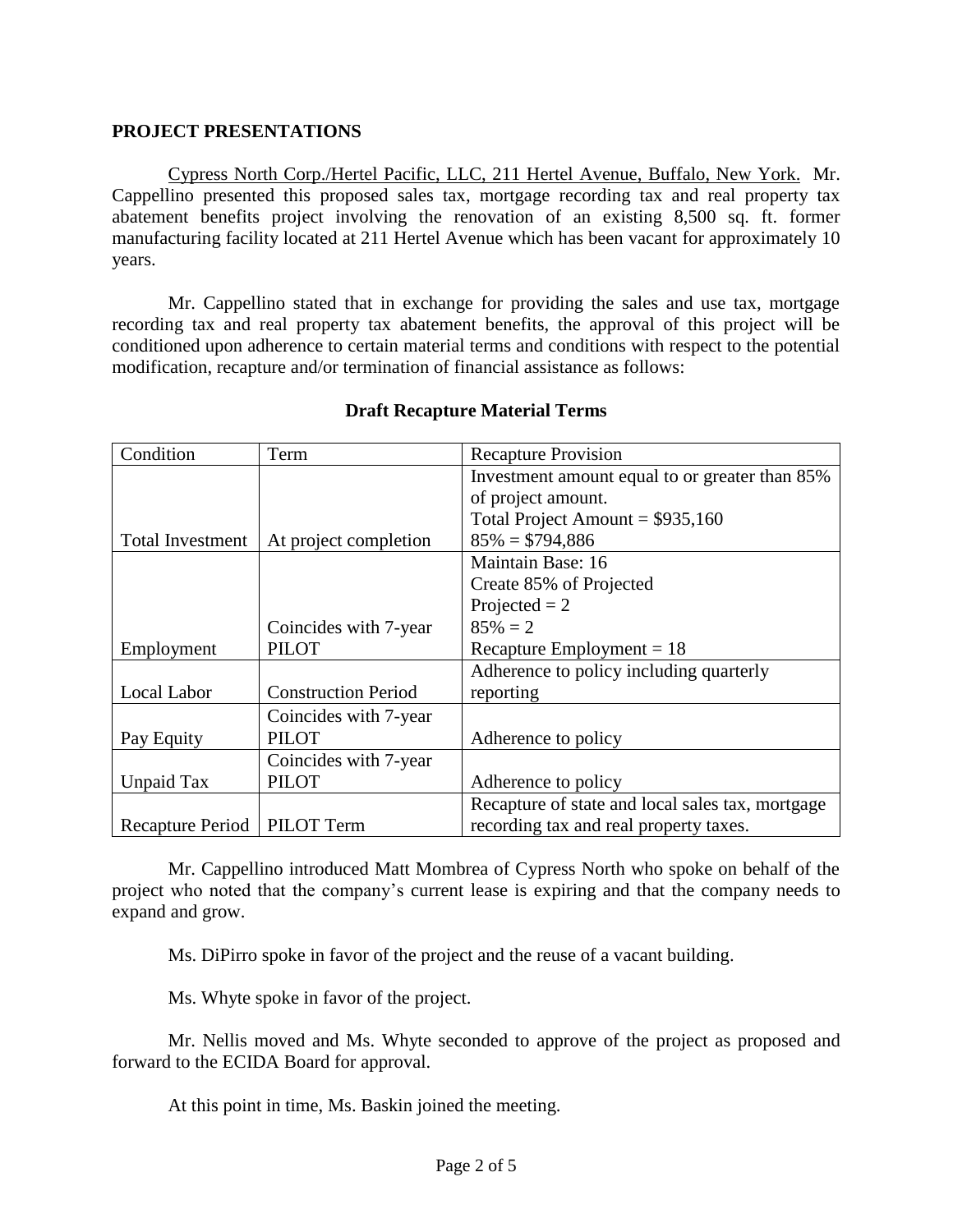Mr. Lipsitz called for the vote and the project was then unanimously approved.

Time Release Properties, LLC / Time Release Sciences, Inc., 2303 Hamburg Turnpike, Lackawanna, New York. Mr. Cappellino presented this proposed sales tax, mortgage recording tax and real property tax abatement benefits project involving the construction of and equipping of an approximately 290,000 sq. ft. manufacturing facility at the former Bethlehem Steel site in the City of Lackawanna, New York.

Mr. Cappellino noted that the PILOT abatement is still in the process of being developed as it is anticipated that a custom PILOT with a unique abatement schedule will be developed for this project, said custom PILOT to ultimately be presented to and approved by the ECIDA board of directors.

Mr. Cappellino stated that in exchange for providing the sales and use tax, mortgage recording tax and real property tax abatement benefits, the approval of this project will be conditioned upon adherence to certain material terms and conditions with respect to the potential modification, recapture and/or termination of financial assistance as follows:

| Condition        | Term                       | <b>Recapture Provision</b>                       |
|------------------|----------------------------|--------------------------------------------------|
|                  |                            | Investment amount equal to or greater than 85%   |
|                  |                            | of project amount.                               |
|                  |                            | Total Project Amount = $$22,700,000$             |
| Total Investment | At project completion      | $85\% = $19,295,000$                             |
|                  |                            | Maintain Base: 103                               |
|                  |                            | Create 85% of Projected                          |
|                  |                            | Projected $= 12$                                 |
|                  | Coincides with 10-year     | $85\% = 10$                                      |
| Employment       | <b>PILOT</b>               | Recapture Employment $= 113$                     |
|                  |                            | Adherence to policy including quarterly          |
| Local Labor      | <b>Construction Period</b> | reporting                                        |
|                  | Coincides with the term    |                                                  |
|                  | of the PILOT               |                                                  |
| Pay Equity       | Agreement                  | Adherence to policy                              |
|                  | Coincides with the term    |                                                  |
|                  | of the PILOT               |                                                  |
| Unpaid Tax       | Agreement                  | Adherence to policy                              |
|                  |                            | Recapture of state and local sales tax, mortgage |
| Recapture Period | PILOT Term                 | recording tax and real property taxes.           |

# **Draft Recapture Material Terms**

Mr. Cappellino introduced TMP representative, Mr. Laughlin, and thanked the company for its investment and patience in working with the landowner ILDC and ECIDA. Mr. Laughlin and Mr. Dorn gave a presentation to the Committee further describing the project and anticipated investment.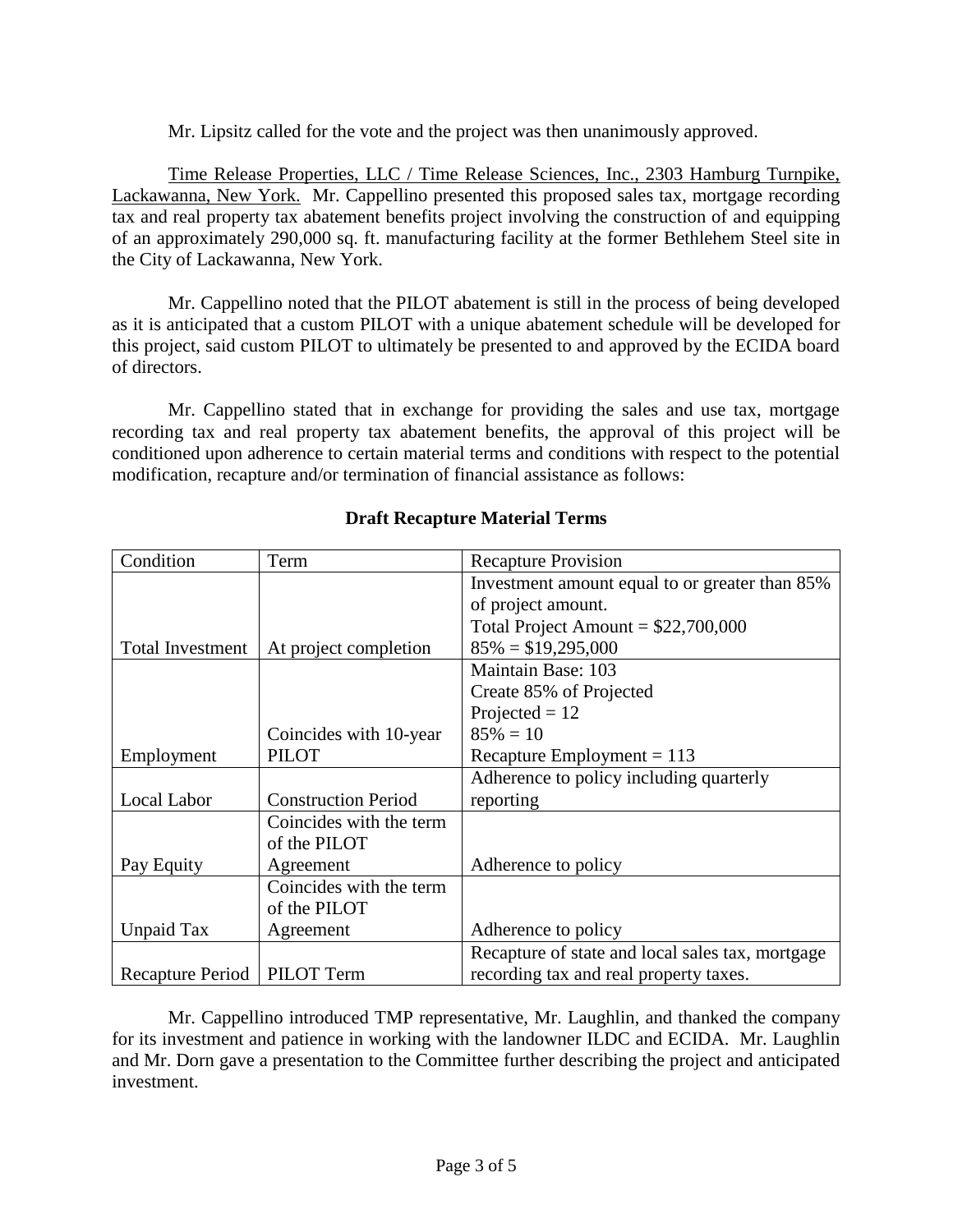Ms. Smith queried as to the timing of the closing on the land purchase. Mr. Cappellino stated it could be as early as the end of August, 2019.

Ms. Whyte confirmed that the PILOT abatement schedule is still being worked out and will be presented to the Board of the ECIDA for final approval. Ms. Whyte also thanked TMP for investing in Lackawanna at the former Bethlehem Steel site, noted that there are inherent difficulties with developing and constructing at the Bethlehem Steel site that have resulted in TMP incurring greater costs than it may have incurred at alternative sites, although Ms. Whyte also noted that there are no viable alternative sites that suit TMP's needs. Ms. Whyte also noted that the project is eligible for lucrative Brownfield Cleanup Program tax credits which more than offset such additional development costs.

Ms. Whyte moved and Ms. DiPirro seconded to approve of the project as proposed and forward to the ECIDA Board of Directors for approval.

Mr. Cummings asked the company about its diversity program related to the construction workforce. The company stated its goals are to obtain a diverse construction workforce and stated they will speak with its contractor to ask that diverse construction workers goals are meet.

Mr. Lipsitz called for the vote and the project was then unanimously approved.

### **COMPLIANCE DISCUSSION**

SelectOne RE Holdings. Mr. Cappellino provided members with the background related to the company's 2014 project involving the adaptive reuse of its facility. Mr. Cappellino explained that the receipt of financial assistance was conditioned upon adherence to certain material terms and conditions, and that the company was required to retain 14 full-time and 2 part time employees, and to create five new full-time positions by May 31, 2019, being two years following project completion. The company met those requirements from 2014-2017, however, it fell below its job retention requirements in 2018, by 1.5 employee positions, being 11% below it employment requirement.

Mr. Cappellino presented three recapture options to the committee, noting that Option 2, calling for the recapture of one year of PILOT benefits based on the company's 11% employment shortfall, has been the option and rationale behind other similar recapture events approved by the ECIDA for other projects.

Mr. Baldo spoke on behalf of the company.

Mr. Stephens noted and commented on the tight labor market and noted that those people who are unemployed in today's economy typically lack the skills to fill open positions.

Ms. Smith expressed support for Option #2.

Ms. Whyte spoke in favor of Option #2.